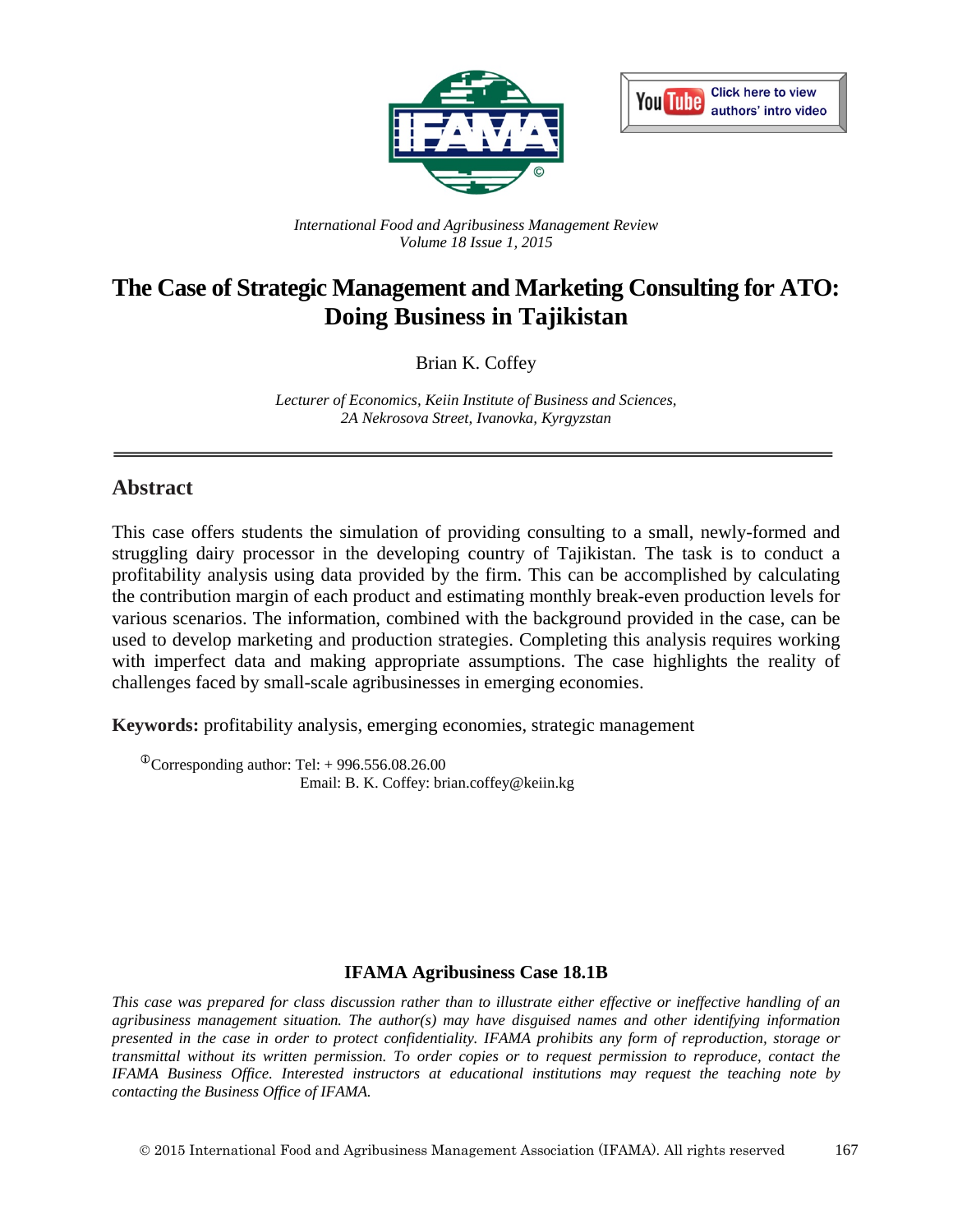## **Introduction**

Azam is the founder of a small, newly-formed dairy processing firm located in the Sughd region of northern Tajikistan. He has hired you as a business consultant to evaluate the firm and help him map out a plan for the future. Scheduling a meeting with Azam was not easy. He answered his cell phone in the delivery truck and had to yell to be louder than the traffic noise. He had been at the plant to oversee the morning production run and left shortly after that to deliver products around the city and to outlying villages. He repeats this harried schedule several times each week. He finally makes it back to the plant to meet with you in the afternoon. The two of you sit on metal chairs in a small office with no air-conditioning. By the time the tea comes, you are ready to move outside and continue the conversation.



**Source.** Reprinted with permission from Nations Online Project**:** Nationsonline.org **Note.** The city referred to in the case study is Khujand.

## **Background Information**

Azam worked for several years for the largest dairy processor in the Sughd Region of Tajikistan. He learned about the technical side of making many dairy products. After some time, he decided he wanted a business of his own and set out to create his own brand of dairy products. His aunt was willing and able to finance a large portion of the business through personal investment and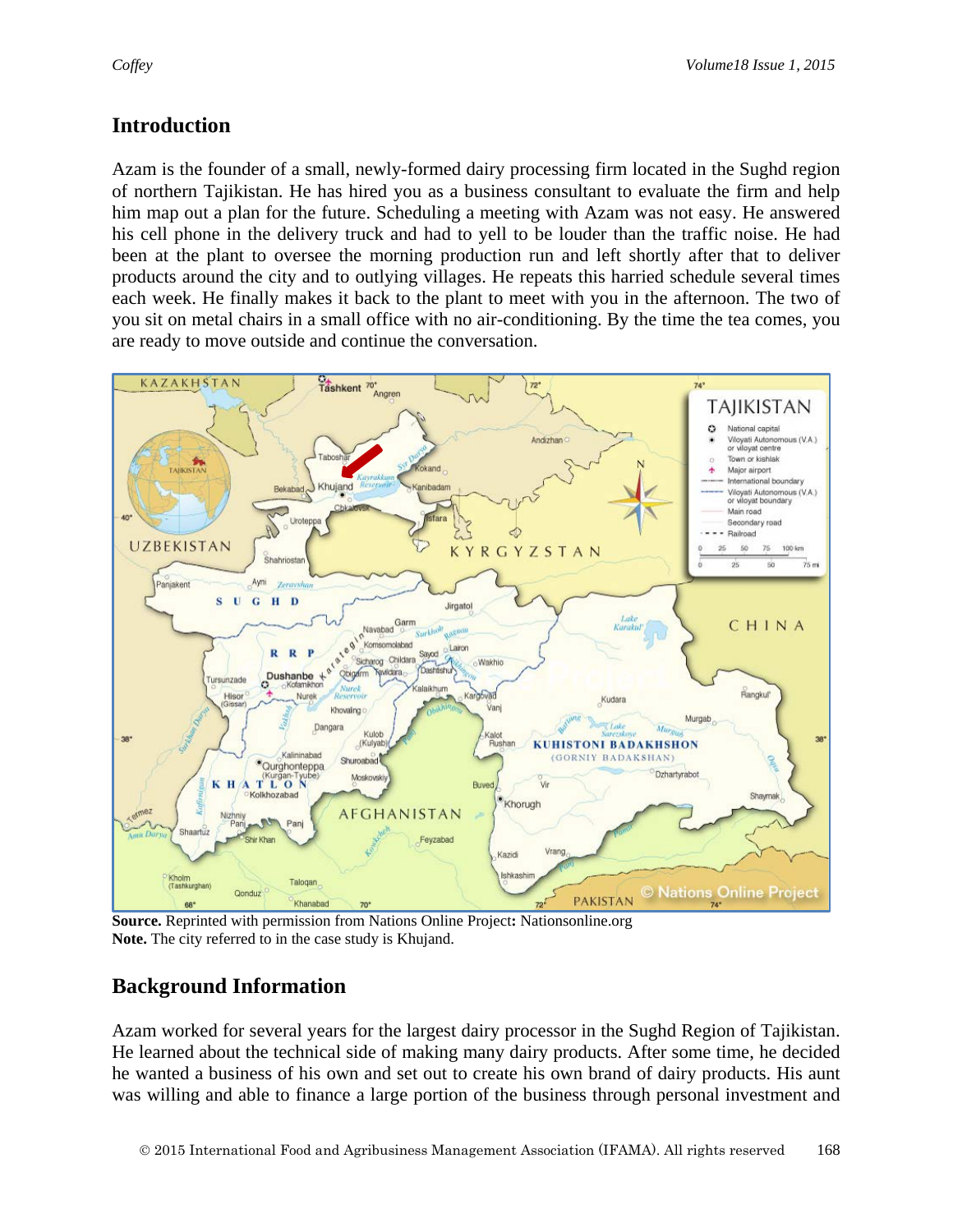taking out two loans in her name. She has little or no knowledge of dairy processing but trusts Azam and wants to be part of the business. They jointly agreed to call the company "ATO"<sup>[1](#page-2-0)</sup> and they began operations about one year ago. They both see the business as an opportunity to provide healthy food to their local community. Azam traveled to China and brought back processing equipment. Capital outlays for setting up the plant were estimated to be \$120,000 USD. This is a major investment in Tajikistan where half the population lives in absolute poverty and per capita Gross National Income (GNI) is about \$800 USD (at the time of this investment). It is estimated that a million citizens of Tajikistan (most of whom are young, energetic men like Azam) have migrated from Tajikistan to Russia in order to find jobs. In Russia, these migrant workers take on menial labor and endure harsh working conditions. The specific case of ATO is small in scale but the concept of developing successful small to medium enterprises that add value to commodities has significant implications for providing domestic jobs in Tajikistan and increasing standard of living.

The plant has sufficient equipment to process about five metric tons of raw milk per day. Presently, their production levels are far below capacity. They only accept and process milk every other day. There are many obstacles keeping ATO at this low level of production. Competition is a major challenge. Many dairy processing firms have appeared due to the increased domestic demand for dairy products. Tajik people see dairy products as natural and healthy. Raw milk has recently become the fifth most valuable agricultural commodity produced in Tajikistan. Azam estimates that in the Sughd Region there are at least ten dairy processors. Almost all of these are larger than ATO. The largest processor, for which Azam worked, is also the most well-known among consumers and among dairy farmers. They are able to buy much of the milk from the surrounding towns and villages. ATO, on the other hand, has struggled with both the quantity and quality of their milk supply. Production and sale of raw milk is very fragmented. Independent agents collect milk from households and sell it to dairy processors. Many households are milking less than ten cows. ATO buys milk collected by these independent agents. There are also internal challenges. Utilities, especially electricity, can be sporadic. Power cuts, scheduled and unscheduled, often delay production or result in spoiled products. ATO rents a production facility that was established decades ago when the area was part of the Soviet Union. Refrigeration systems work but require frequent maintenance. As Azam tells you more, you gain a fuller understanding of how challenging the business environment is.

Azam's aunt has grown impatient to see profits. She wants to ensure that ATO is profitable and has assumed the role of plant manager. She will focus on quality control and operations. Profitability is, so far, a nebulous concept due to the disarray of financial records. Azam spends so much time and energy selling and delivering products that he has no time left for record keeping or even basic financial analysis. Azam knows that ATO is not making money but he has no idea how much it is losing or what it will take to see a profit.

## **Data for Prices, Costs, and Input Requirements**

With a good understanding ATO's history, you delve into the technical and financial side of the business. Information from financial records and employee interviews yield average levels of monthly fixed costs (Table 1).

<span id="page-2-0"></span> $<sup>1</sup>$  Ato is a Persian word that is loosely translated as "a gift from God".</sup>  $\overline{a}$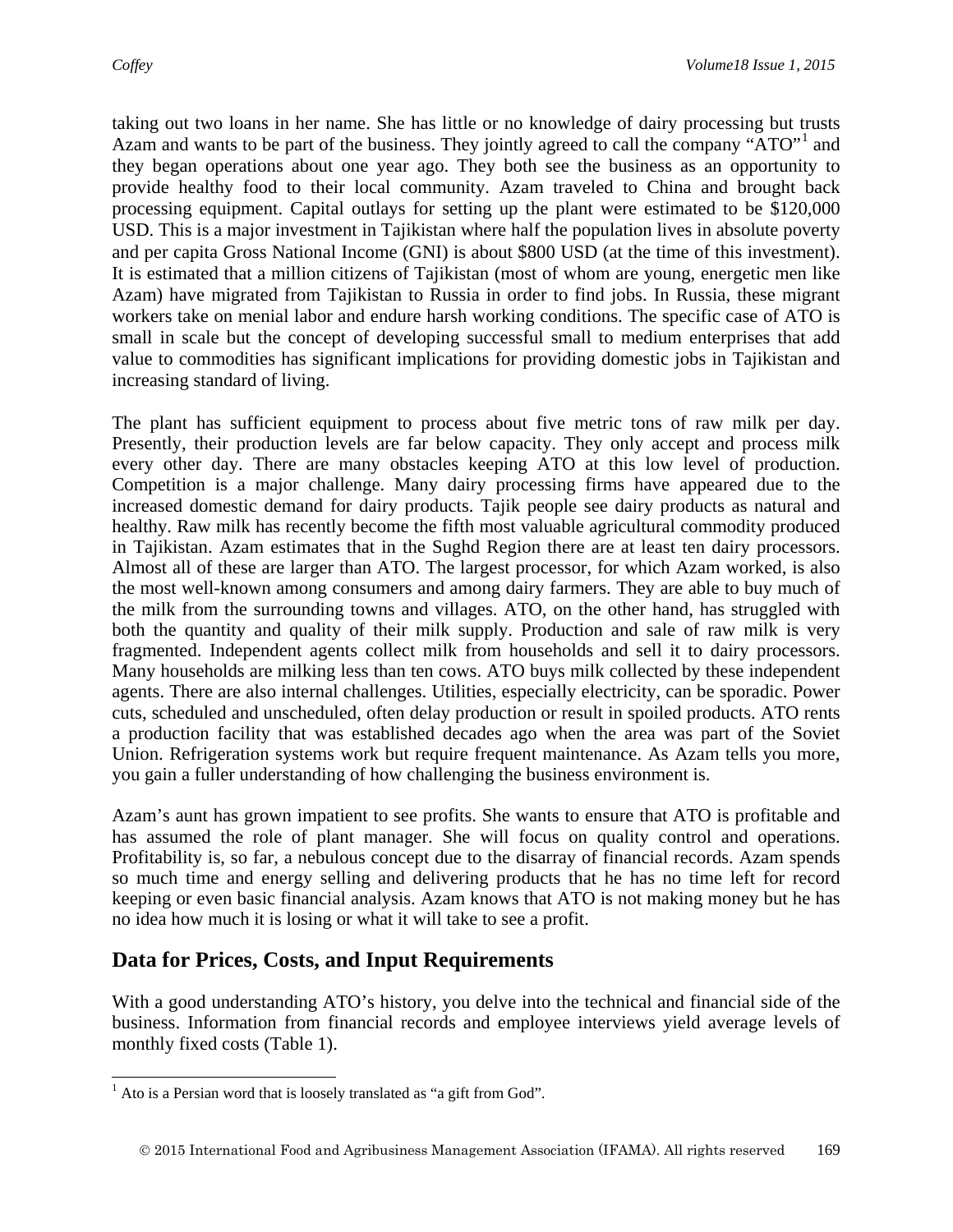| <b>Expense</b>             | Tajik Somoni* | <b>US Dollars</b> |
|----------------------------|---------------|-------------------|
| Rent                       | 950           | 200.00            |
| Electricity                | 1,100         | 231.58            |
| Diesel Fuel                | 1,650         | 347.37            |
| Coal                       | 520           | 109.47            |
| Daily Lunch**              | 500           | 105.26            |
| Water                      | 60            | 12.63             |
| <b>Cleaning Equipment</b>  | 250           | 52.63             |
| <b>Automotive Costs</b>    | 500           | 105.26            |
| <b>Plant Maintenance</b>   | 500           | 105.26            |
| Lab Equipment              | 100           | 21.05             |
| Taxes                      | 1600          | 336.84            |
| <b>Regulatory Expenses</b> | 650           | 136.84            |
| Employee Salaries**        | 4,750         | 1000.00           |

**Table 1.** Monthly Fixed Costs for ATO

Note. \*At the time of this case 1 US Dollar = 4.75 TJS

\*\*In a continuation of Soviet tradition, lunch is provided for all employees each day.

Employees work on the basis a monthly salary.

A review of the firm's data reveals the per-unit costs of raw milk, other inputs, and packaging materials (Table 2).

Raw milk is processed differently to arrive at different end products. Two issues that affect all products are level of milk fat and waste. On average, the level of fat in raw milk purchased by ATO is about 3.6%. However, the level of fat in the milk is not consistent across seasons and is often undesirably low. This inconsistency affects the consistency and quality of ATO products. Regardless of how the milk is processed, about 2% is wasted through spillage or other mistakes. Specialized processing requirements result in different variable costs for each ATO product.

| <b>rapit 2.</b> Cost of <i>willi</i> , <i>Piguittives</i> , and I ackaging <i>widitions</i> |               |                            |                           |  |
|---------------------------------------------------------------------------------------------|---------------|----------------------------|---------------------------|--|
| <b>Material</b>                                                                             | Price in TJS* | <b>Price in US Dollars</b> | <b>Units</b>              |  |
| Milk                                                                                        | 1.5           | 0.32                       | L                         |  |
| Powdered Milk                                                                               | 30            | 6.32                       | kg                        |  |
| Stabilizer                                                                                  | 35            | 7.37                       | kg                        |  |
| <b>Bacteria Culture</b>                                                                     |               |                            |                           |  |
| for kefir                                                                                   | 78            | 16.42                      | package**                 |  |
| for sour cream                                                                              | 60            | 12.63                      | package**                 |  |
| <b>Fat Additive</b>                                                                         | 14.25         | 3.00                       | kg                        |  |
| Seasoning for Dughob                                                                        | 0.05          | 0.01                       | enough for 0.9L of dughob |  |
| <b>Plastic Container</b>                                                                    |               |                            |                           |  |
| 200 g                                                                                       | 0.24          | 0.05                       | one container             |  |
| 400 g                                                                                       | 0.29          | 0.06                       | one container             |  |
| Foil Lid                                                                                    | 0.07          | 0.01                       | one lid                   |  |
| 0.5L Soft Pack                                                                              | 0.09          | 0.02                       | one pack                  |  |
| 1L bottle                                                                                   | 0.52          | 0.11                       | one bottle                |  |
| 0.9L bottle                                                                                 | 0.53          | 0.11                       | one bottle                |  |
| <b>ATO Label</b>                                                                            | 0.06          | 0.01                       | one label                 |  |

**Table 2.** Cost of Milk, Additives, and Packaging Materials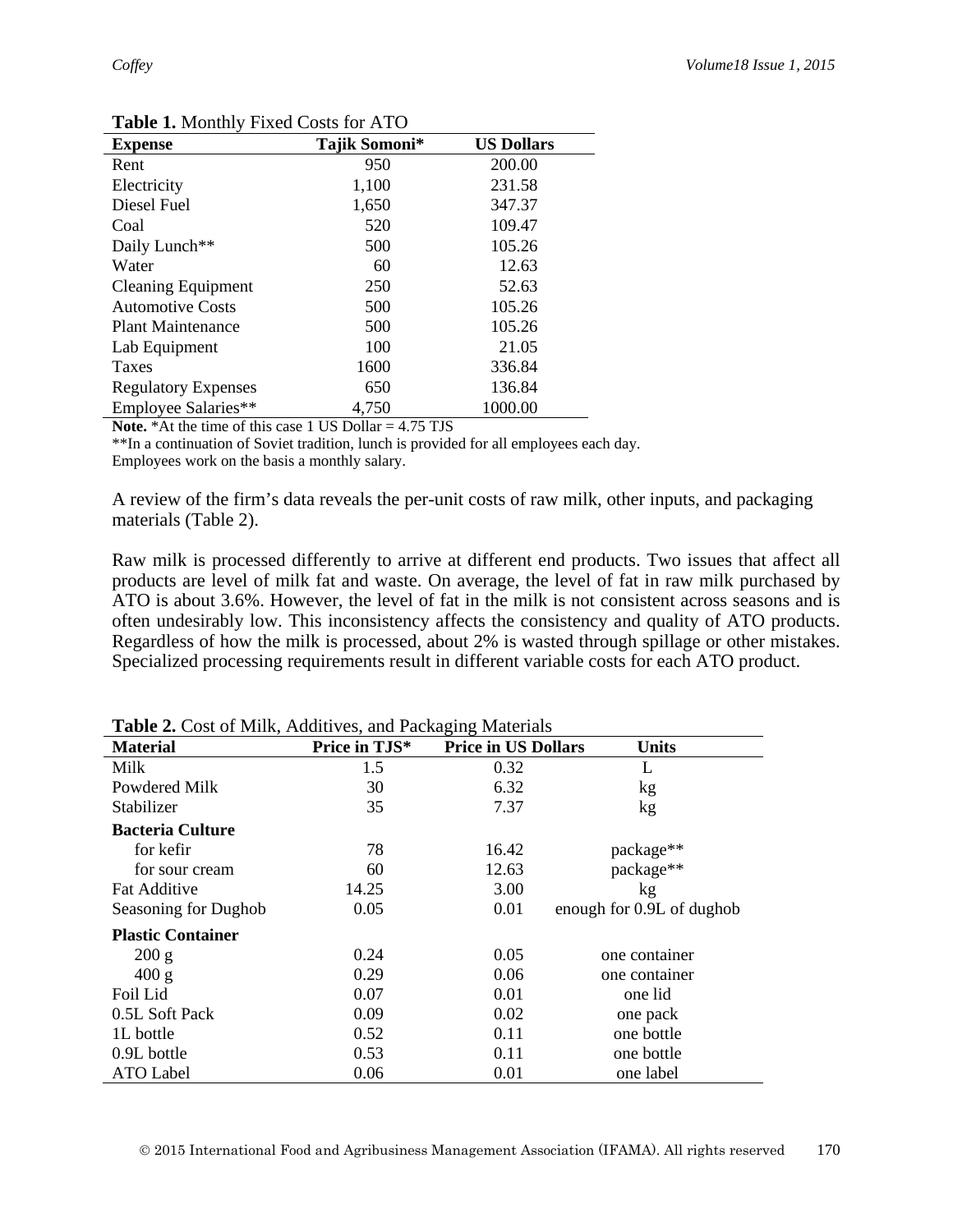#### *Sour Cream*

Even the richest milk received by ATO has inadequate fat to result in thick, appealing sour cream. They must add fat. Given the earlier assumption about level of milk fat, they add 114 kg of fat per metric ton<sup>[2](#page-4-0)</sup> of raw milk if it is to be made into sour cream. To make the texture of the product more desirable powdered milk and stabilizer are both added at the rate of 1% of the raw milk to which it is added (e.g., 10 g per 1000 L). This means that  $1000$  L of raw milk results in more than 1000 L of sour cream. Bacteria are needed to culture the sour cream and are added during the processing at the rate of one package per metric ton of milk. Sour cream is sold in 200-gram and 400-gram containers. Each container has the ATO brand printed on it and requires a foil lid.

### *Kefir*

Kefir is a product similar to yogurt but is thinner and is served as a drink in Tajikistan. Kefir also requires bacteria to ferment but it is not necessary to add additional fat. Powdered milk and stabilizer are added in the same proportions as they are for sour cream. Kefir is sold in 0.5 L soft packs and 1.0 L bottles. Soft packs have the ATO brand name and logo printed on them. ATO purchases clear plastic bottles and affixes an ATO label on them.

#### *Dughob*

Dughob<sup>[3](#page-4-1)</sup> is a slightly spicy dairy drink. It is processed by simply adding water and seasoning to kefir. One liter of prepared kefir will yield 1.8 L of dughob. Dughob is sold in special 0.9 L bottles. The bottles are plain and an ATO label is pasted on during processing. ATO dughob is fairly popular among local men. However, it is a seasonal product. People only drink it during the hot summer months of July and August.

| <b>Table 3.</b> Wholesale Friegs of TYTO Froughts |            |                   |  |
|---------------------------------------------------|------------|-------------------|--|
| <b>Product</b>                                    | <b>TJS</b> | <b>US Dollars</b> |  |
| 200g Sour Cream                                   | 1.55       | 0.33              |  |
| 400g Sour Cream                                   | 2.55       | 0.54              |  |
| 0.5L Kefir                                        | 1.65       | 0.35              |  |
| 1.0L Kefir                                        | 3.00       | 0.63              |  |
| Dughob $(0.9L)$                                   | 3.00       | 0.63              |  |

**Table 3.** Wholesale Prices of ATO Products

# **Debt**

The two loans Azam's aunt has taken on total \$40,000 US. The economic climate in Tajikistan is such that cost of capital is quite high. She was able to borrow \$25,000 US at 25% annual interest with a 24-month payback period. She then borrowed \$15,000 US from a different lender at 27.48% annual interest to be paid back over the next 18 months. Borrowing capital seemed necessary to buy equipment and get started. However, the monthly payments (Tables 4 and 5) are now a strain on cash-strapped ATO.

<span id="page-4-0"></span> $2^2$  A metric ton of milk weighs 1000 kg. Though not exact, it is common to assume the volume of a metric ton to be 1000 L of milk.  $\overline{a}$ 

<span id="page-4-1"></span><sup>3</sup> Dughob is the Tajik name for a dairy beverage very similar to *ayran,* which is extremely popular in Turkey and among Turkic peoples around the world.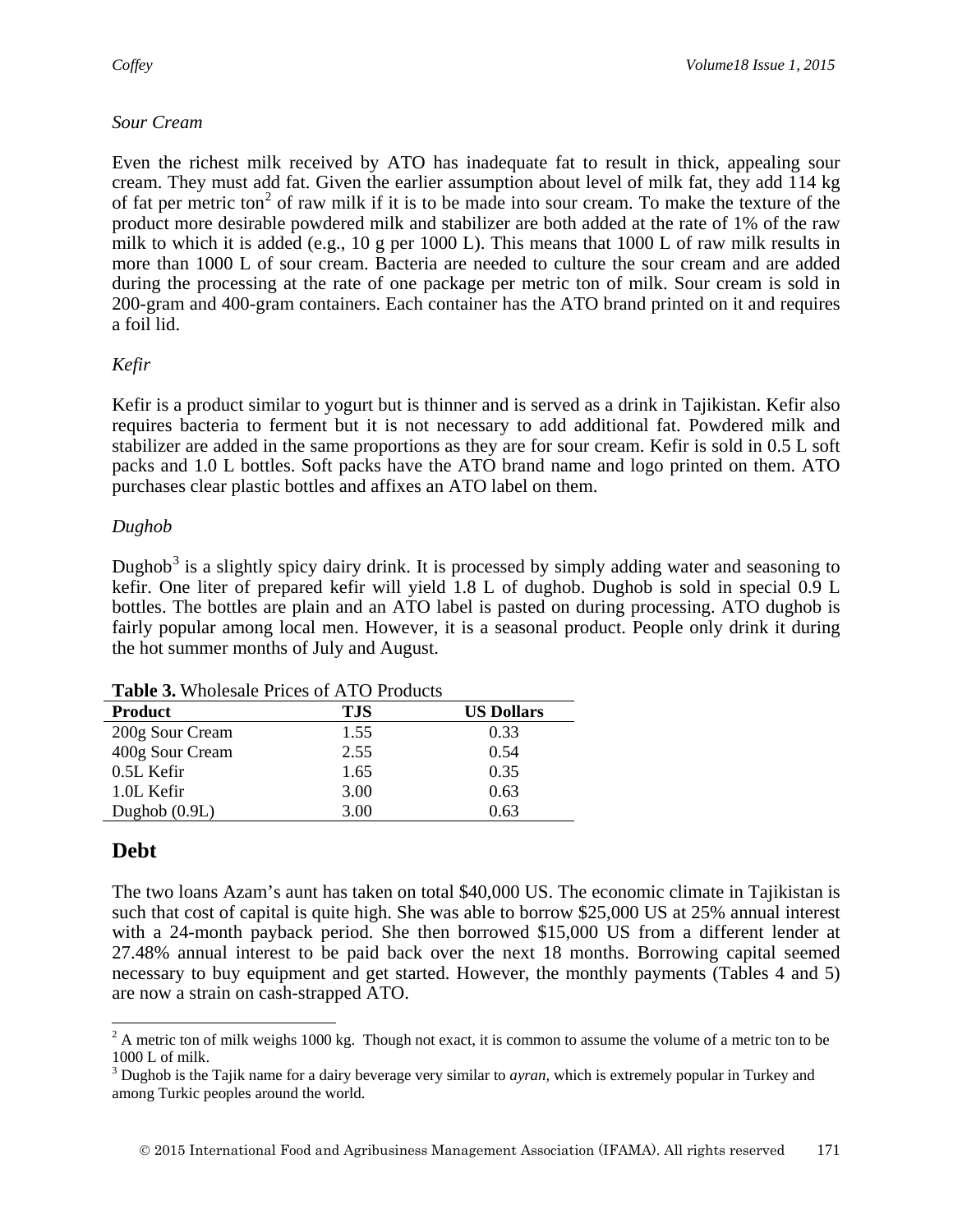| <b>Month</b>   | <b>Principle Payment</b> | <b>Interest Payment</b> | <b>Total Payment</b> |
|----------------|--------------------------|-------------------------|----------------------|
| 1              | 0                        | 521                     | 521                  |
| $\overline{c}$ | 1,086                    | 521                     | 1,607                |
| 3              | 1,086                    | 498                     | 1,584                |
| $\overline{4}$ | 1,086                    | 476                     | 1,562                |
| 5              | 1,086                    | 453                     | 1,539                |
| 6              | 1,086                    | 430                     | 1,516                |
| $\overline{7}$ | 1,086                    | 408                     | 1,494                |
| 8              | 1,086                    | 385                     | 1,471                |
| 9              | 1,086                    | 362                     | 1,448                |
| 10             | 1,086                    | 340                     | 1,426                |
| 11             | 1,086                    | 317                     | 1,403                |
| 12             | 1,086                    | 295                     | 1,381                |
| 13             | 1,086                    | 272                     | 1,358                |
| 14             | 1,086                    | 249                     | 1,335                |
| 15             | 1,086                    | 227                     | 1,313                |
| 16             | 1,086                    | 204                     | 1,290                |
| 17             | 1,086                    | 181                     | 1,267                |
| 18             | 1,086                    | 159                     | 1,245                |
| 19             | 1,086                    | 136                     | 1,222                |
| 20             | 1,086                    | 114                     | 1,200                |
| 21             | 1,086                    | 91                      | 1,177                |
| 22             | 1,086                    | 68                      | 1,154                |
| 23             | 1,086                    | 46                      | 1,132                |
| 24             | 1,086                    | 23                      | 1,131                |

**Table 4.** Repayment Schedule for Two-Year \$25,000 Loan

|  |  | Table 5. Repayment Schedule for Eighteen-month \$15,000 Loan |
|--|--|--------------------------------------------------------------|
|--|--|--------------------------------------------------------------|

| <b>Month</b>   | <b>Principal Payment</b> | <b>Interest Payment</b> | <b>Total Payment</b> |
|----------------|--------------------------|-------------------------|----------------------|
| 1              | 0                        | 344                     | 344                  |
| $\overline{2}$ | 0                        | 344                     | 344                  |
| 3              | 787                      | 344                     | 1,130                |
| 4              | 805                      | 325                     | 1,130                |
| 5              | 823                      | 307                     | 1,130                |
| 6              | 842                      | 288                     | 1,130                |
| 7              | 861                      | 269                     | 1,130                |
| 8              | 881                      | 249                     | 1,130                |
| 9              | 901                      | 229                     | 1,130                |
| 10             | 922                      | 208                     | 1,130                |
| 11             | 943                      | 187                     | 1,130                |
| 12             | 964                      | 166                     | 1,130                |
| 13             | 986                      | 144                     | 1,130                |
| 14             | 1,009                    | 121                     | 1,130                |
| 15             | 1,032                    | 98                      | 1,130                |
| 16             | 1,056                    | 74                      | 1,130                |
| 17             | 1,080                    | 50                      | 1,130                |
| 18             | 1,110                    | 25                      | 1,361                |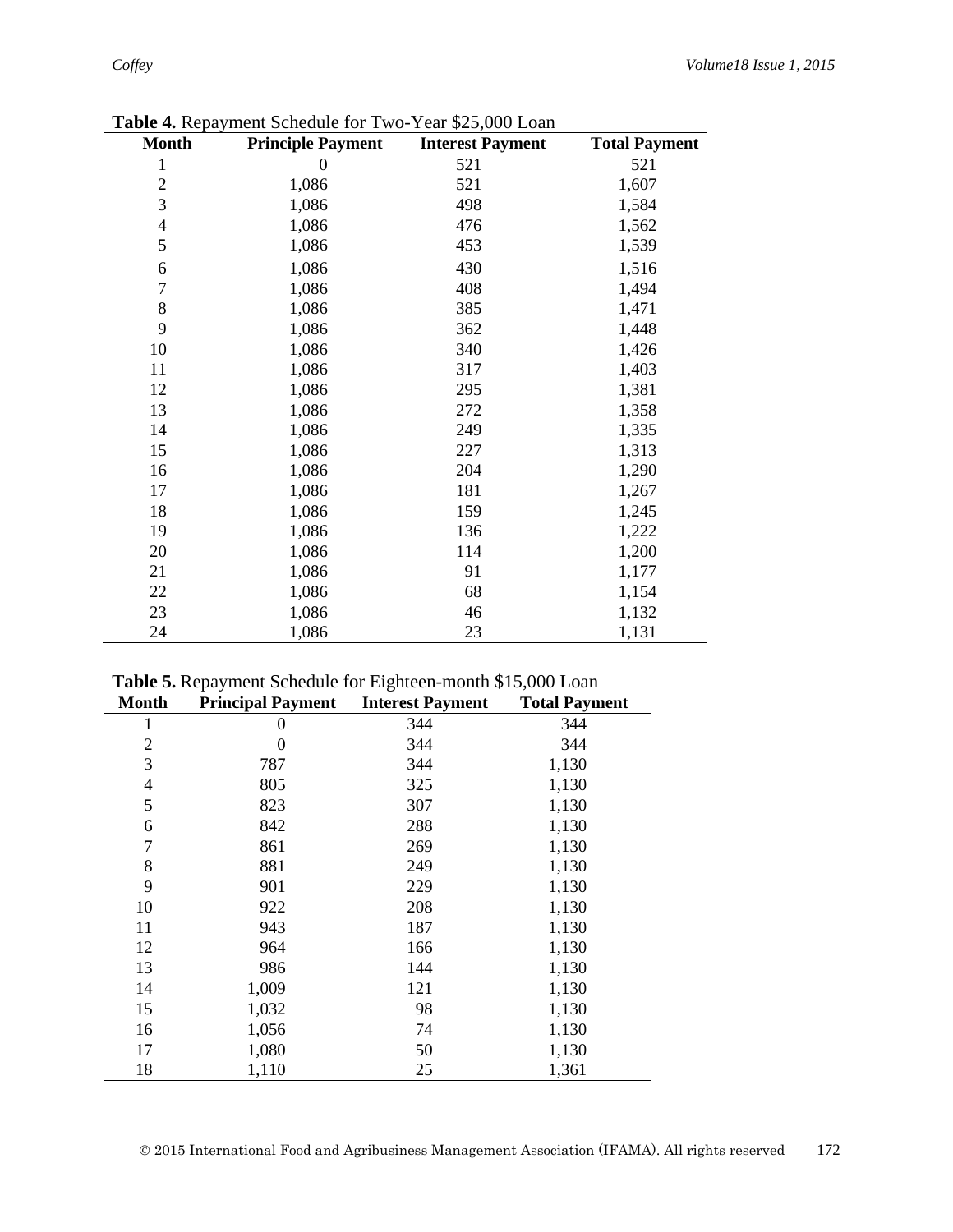## **Sales and Marketing**

After getting a feel for the operations of the business, you talk with Azam about how he markets and sells ATO products. Presently, ATO products are sold through a local supermarket chain (four or five stores throughout the city of Khujand) and a handful of small, independent shops. These connections have been made mainly through Azam's network of friends. Some of the store owners have become irritated by the inconsistent supply and the varying quality of products. Azam is working to convince them that ATO will improve in these areas. However, most clients are reticent to make big orders.

Due to the competitiveness of the market for dairy products and very low brand awareness of ATO among consumers. Consumers of dairy products in Tajikistan largely view these products as commodities and will readily substitute among brands based on price. Azam has simply priced his products at the levels of his competitors. Local shops apply a standard mark-up to all the products and they are sold alongside other local brands. Earlier, you explored local stores and noticed ATO products stacked erratically in coolers, mixed with other brands, and sometimes even hidden by other products. When you ask Azam about this he says he has seen it too but has little bargaining power with the stores to change the situation.

## **Planning for the Future**

A review of the firm's data shows that, on average, ATO processes 20,500 L of raw milk per month (Table 6). Azam indicates that he knows production must increase but does not have a clear understanding of exactly how much milk he needs to process to be profitable. It is obvious that he feels a lack of control of the business. He is working daily. Money is going out and coming in but Azam does not have an idea of the net profit or loss that is coming from the effort. He wants you to provide some objectivity in determining whether ATO can be profitable. Another factor is the relationship with his aunt. It seems she has lost patience with the idea of investing. Azam needs to be able to show here where the business is going and how ATO can be profitable. He needs some concrete data to help him plan his next steps.

| <b>Product</b>        | <b>Raw Milk Used (L)</b> |
|-----------------------|--------------------------|
| 200g Sour Cream       | 3,000                    |
| 400g Sour Cream       | 2,500                    |
| 0.5L Kefir            | 7,000                    |
| 1.0L Kefir            | 8,000                    |
| Dughob $(0.9L)$       | ∩*                       |
| <b>Total Raw Milk</b> | 20,500                   |

| Table 6. ATRO Production Levels for a Typical Month |  |
|-----------------------------------------------------|--|
|-----------------------------------------------------|--|